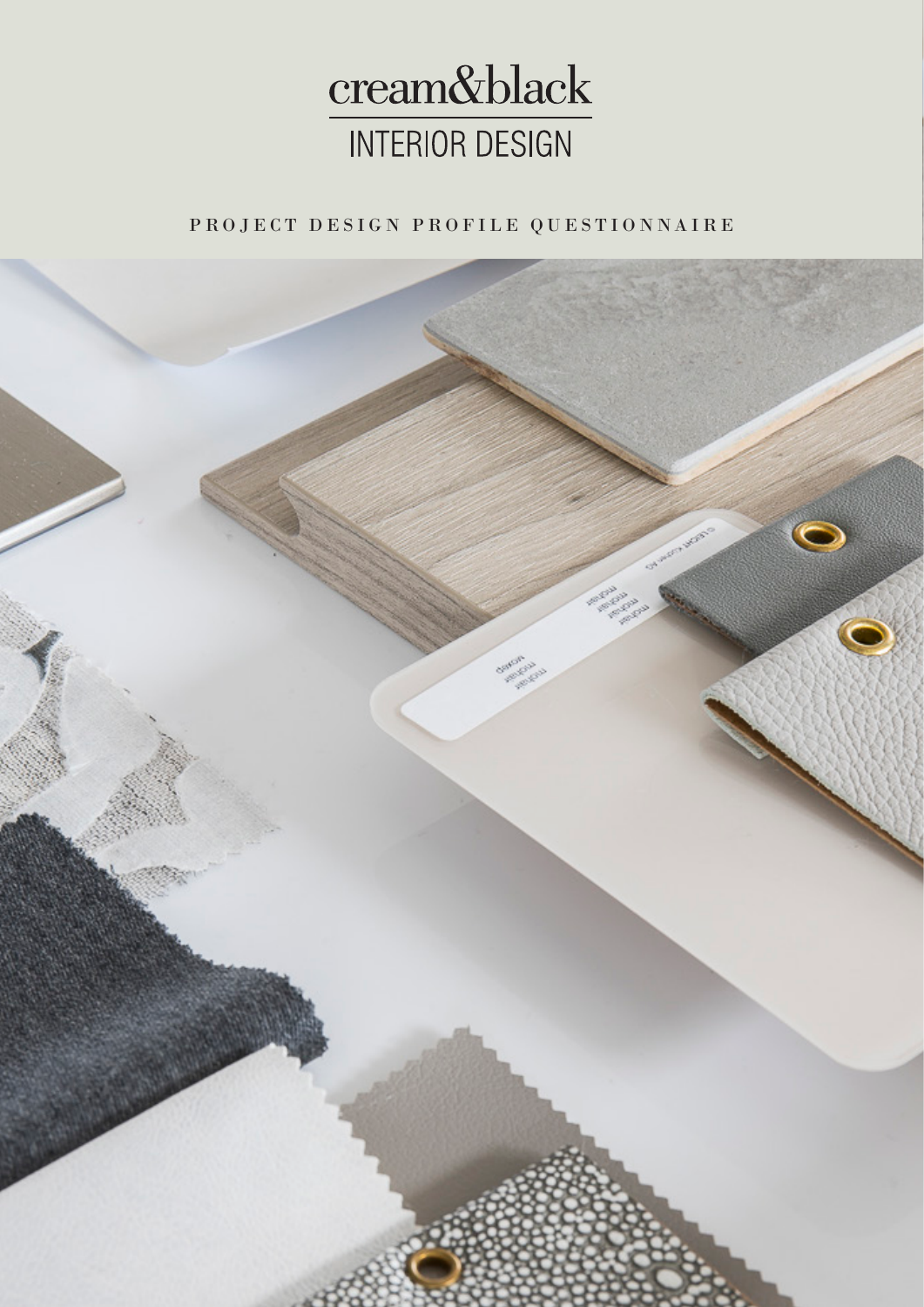# PROJECT DESIGN PROFILE

Prior to our first meeting please take a few moments to complete the information requested below to help us gain an understanding about your project.

Consider carefully what you would like to achieve, make notes of all your requirements and any special considerations. Your input is essential for a clear design brief to be developed.

Thank you for your time. All information will be kept confidential.

#### **CONTACT**

# PROJECT DESIGN PROFILE

| First Name:      |  | Last Name:                   |  |
|------------------|--|------------------------------|--|
| Email Address:   |  |                              |  |
| Phone No.        |  | Mobile No.                   |  |
| Project Address: |  | Your Address: (If Different) |  |
|                  |  |                              |  |
|                  |  |                              |  |

### LIFESTYLE

Please provide us with a little information about your household member(s) and family,

| Cinema          |  |
|-----------------|--|
| Master Bedroom  |  |
| Master En-Suite |  |
| Bedrooms        |  |
| En-Suites       |  |
| Family Bathroom |  |
| Pool / Home Spa |  |
| Gym             |  |
| Wine Room       |  |
|                 |  |
| Other           |  |
|                 |  |

| Name |  | Relationship to you Age Special Requirements |
|------|--|----------------------------------------------|
|      |  |                                              |
|      |  |                                              |
|      |  |                                              |
|      |  |                                              |
|      |  |                                              |

### SERVICES

| Complete Renovation                         |  |
|---------------------------------------------|--|
| Part Renovation                             |  |
| Extension                                   |  |
| New Build                                   |  |
| Development                                 |  |
| FF&E (Furniture, Fixtures & Equipment )Only |  |

Please provide further details on the above & your project brief...

#### DELIVERABLES

| <b>DELIVERABLES</b>                                                               |                                |  |  |  |  |
|-----------------------------------------------------------------------------------|--------------------------------|--|--|--|--|
| What are your design requirements for your project? (Please tick all that apply): |                                |  |  |  |  |
| Space Planning & Layouts                                                          | Audio Visual                   |  |  |  |  |
| Lighting & Small Power Design                                                     | Interior Styling & Accessories |  |  |  |  |
| Kitchen Design                                                                    | Soft Furnishings               |  |  |  |  |
| Bathroom Design & Specification                                                   | Artwork Specification          |  |  |  |  |
| Furniture Specification                                                           | Bespoke Joinery                |  |  |  |  |
| Flooring Specification                                                            | Decoration                     |  |  |  |  |
| Window Treatments                                                                 | All of the above               |  |  |  |  |
| Home Spa / Pool Design                                                            | Other                          |  |  |  |  |
| Which rooms are to be included within your project? (Please tick all that apply): |                                |  |  |  |  |

| Entrance Hallway   |  | Cinema          |  |
|--------------------|--|-----------------|--|
| Living Room        |  | Master Bedroom  |  |
| Kitchen            |  | Master En-Suite |  |
| Cloakroom/Guest WC |  | Bedrooms        |  |
| Home Office        |  | En-Suites       |  |
| Play Room          |  | Family Bathroom |  |
| Games Room         |  | Pool / Home Spa |  |
| Dining Room        |  | Gym             |  |
| Boot Room          |  | Wine Room       |  |
| Utility Room       |  | Other           |  |
|                    |  |                 |  |



What do you do for a living? What is your career like?

What makes you feel inspired?

What are your hobbies and passions?

Do you Have any pets in your household? Do they have any special requirements?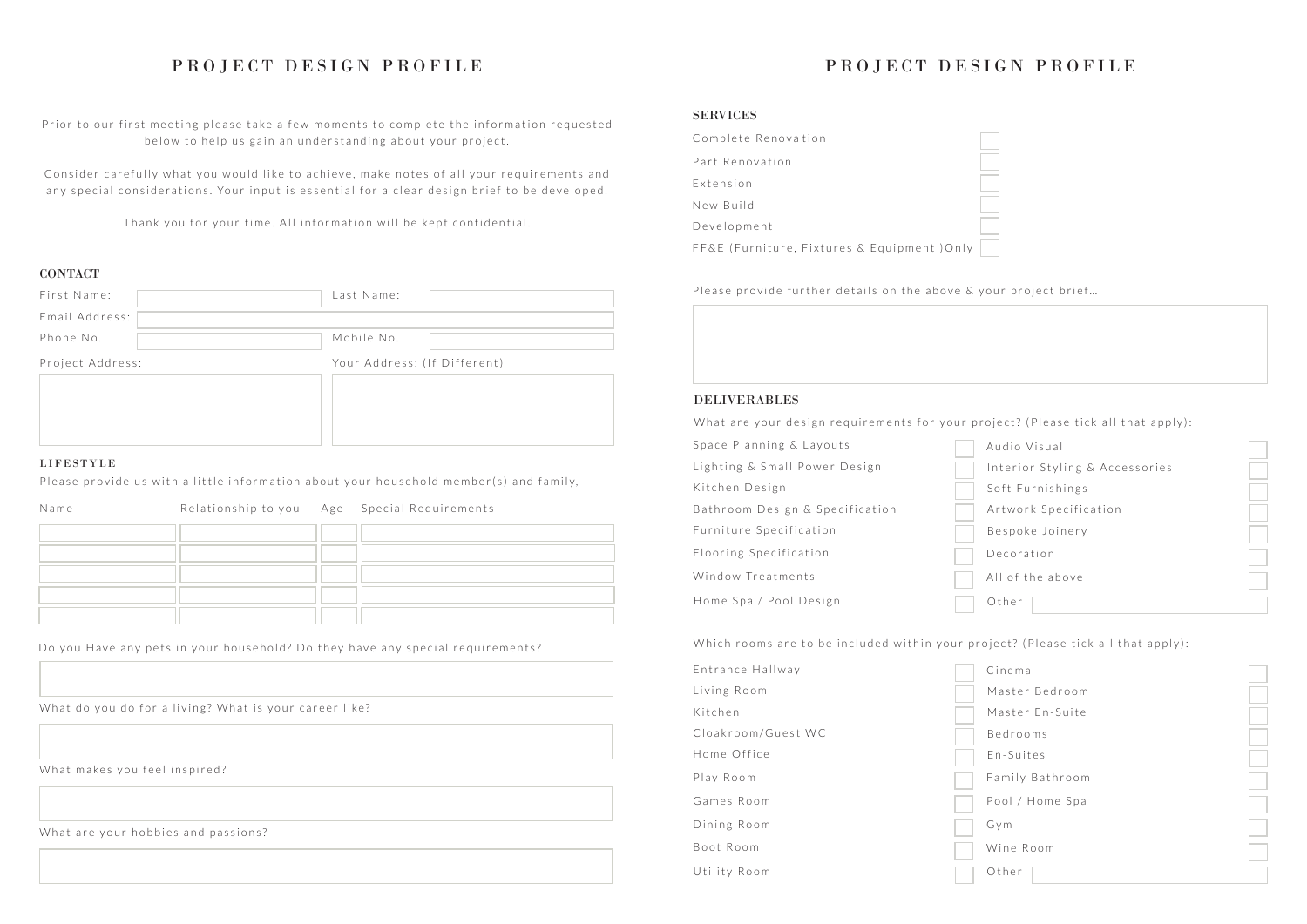| £30,000 - £50,000 (Bespoke Project minimum) |  |
|---------------------------------------------|--|
| $£50,000 - £100,000$                        |  |
| $£100,000 - £250,000$                       |  |
| $£250.000 - £500.000$                       |  |
| $£500.000 - £1.000.000$                     |  |
| £1,000,000 +                                |  |
| Please provide details                      |  |

What time frame are you working to for the works to start?

| What is the square footage of your home?                                 |  |
|--------------------------------------------------------------------------|--|
| What is the age of Home?                                                 |  |
| How long have you lived in your home?                                    |  |
| How long do you plan to live in your home?                               |  |
| Are there any special considerations?<br>E.g. Listed Building, Greenbelt |  |
| How many bedroom do you have?                                            |  |
| Do you wish to change the number of bedrooms?                            |  |
| How many bathrooms do you have?                                          |  |
| Do you wish to change the number of bathrooms?                           |  |

How would you describe your style / what style do you like? E.g.. Contemporary, Rustic, Industrial, Modern, Traditional…

## PROJECT DESIGN PROFILE

#### YOUR HOME

## PROJECT DESIGN PROFILE

#### **CONSULTANTS**

What do you love about your home?

What do you least like about your home?

Are there any special needs/requirements that should be considered?

Are there any colours/patterns you love? And what colours/patterns do you dislike?

| Are you appointing other consultants? If yes, p                                                                   |
|-------------------------------------------------------------------------------------------------------------------|
| Architect                                                                                                         |
| Contractor / Builder                                                                                              |
| Landscape Architect                                                                                               |
| Mechanical & Electrical                                                                                           |
| Quantity Surveyor                                                                                                 |
| Project Manager                                                                                                   |
| Other                                                                                                             |
| Have you ever hired an Interior Designer?<br>If yes, when did this take place, and were you p<br>If not, why not? |
|                                                                                                                   |

#### TIME-FRAME AND BUDGET

If you are having building works, please provide the approximate construction value of the project (excluding interior works)

Please advise on your interior project investment, this will ensure that we can make informed recommendations. (Excluding construction works)

What time frame are you working to for the works to be completed?

blease provide further details;

I f a sed with the results and experience?

Where do you spend the most time in your home?